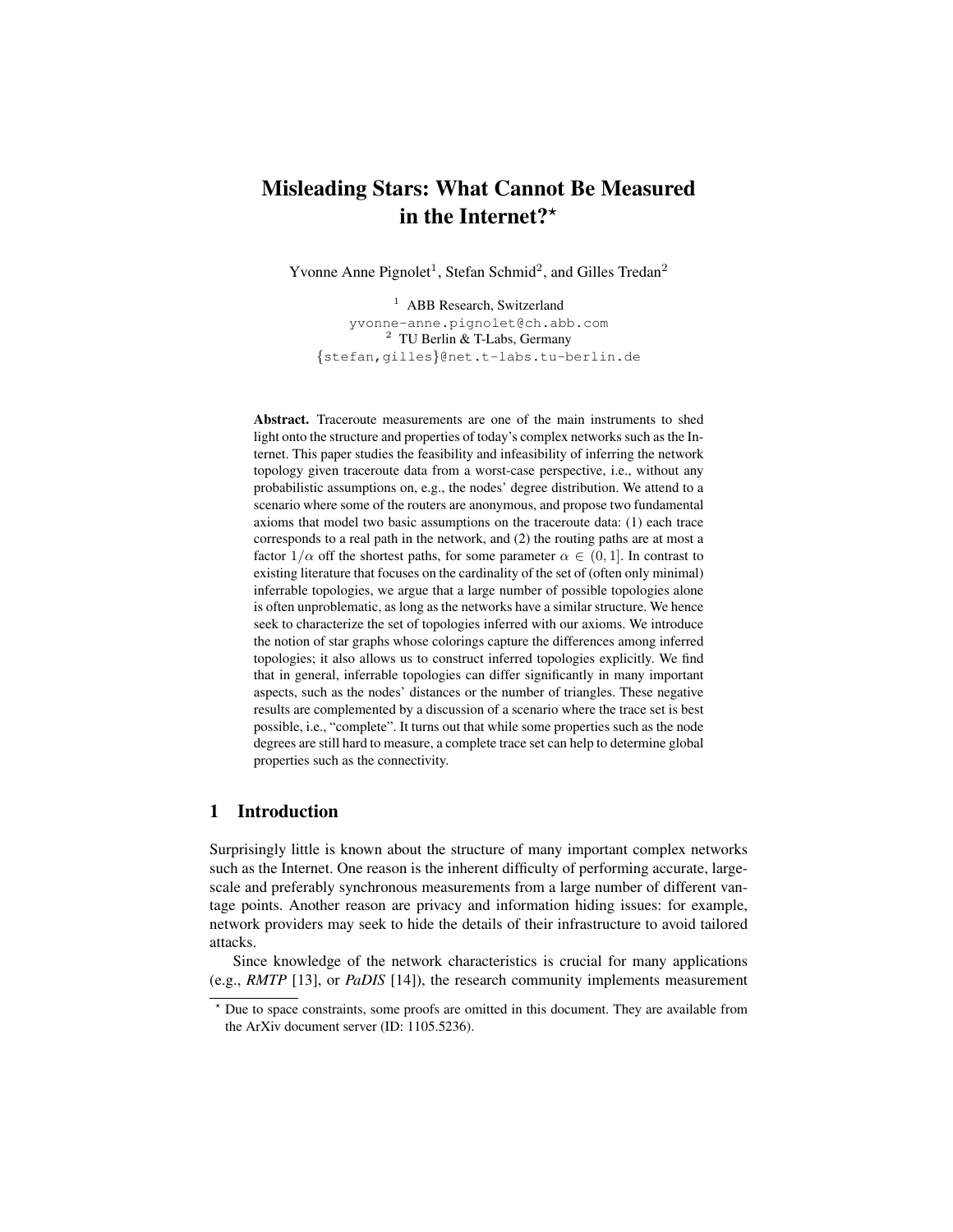tools to analyze at least the main properties of the network. The results can then, e.g., be used to design more efficient network protocols in the future.

This paper focuses on the most basic characteristic of the network: its *topology*. The classic tool to study topological properties is *traceroute*. Traceroute allows us to collect traces from a given source node to a set of specified destination nodes. A trace between two nodes contains a sequence of identifiers describing a route between source and destination. However, not every node along such a path is configured to answer with its identifier. Rather, some nodes may be *anonymous* in the sense that they appear as stars ('∗') in a trace. Anonymous nodes exacerbate the exploration of a topology because already a small number of anonymous nodes may increase the spectrum of inferrable topologies that correspond to a trace set  $T$ .

This paper is motivated by the observation that the mere number of inferrable topologies alone does not contradict the usefulness or feasibility of topology inference; if the set of inferrable topologies is homogeneous in the sense that the different topologies share many important properties, the generation of all possible graphs can be avoided: an arbitrary representative may characterize the underlying network accurately. Therefore, we identify important topological metrics such as diameter or maximal node degree and examine how "close" the possible inferred topologies are with respect to these metrics.

#### 1.1 Related Work

Arguably one of the most influential measurement studies on the Internet topology was conducted by the Faloutsos brothers [9] who show that the Internet exhibits a skewed structure: the nodes' out-degree follows a power-law distribution. Moreover, this property seems to be invariant over time. These results complement discoveries of similar distributions of communication traffic which is often self-similar, and of the topologies of natural networks such as human respiratory systems. This property allows us to give good predictions not only on node degree distributions but also, e.g., on the expected number of nodes at a given hop-distance. Since [9] was published, many additional results have been obtained, e.g., by conducting a distributed computing approach to increase the number of measurement points [7]. However, our understanding remains preliminary, and the topic continues to attract much attention from the scientific communities. In contrast to these measurement studies, we pursue a more formal approach, and a complete review of the empirical results obtained over the last years is beyond the scope of this paper.

In the field of *network tomography*, topologies are explored using pairwise end-toend measurements, without the cooperation of nodes along these paths. This approach is quite flexible and applicable in various contexts, e.g., in social networks [5]. For a good discussion of this approach as well as results for a routing model along shortest and second shortest paths see [5]. For example, [5] shows that for sparse random graphs, a relatively small number of cooperating participants is sufficient to discover a network fairly well.

The classic tool to discover Internet topologies is traceroute [8]. Unfortunately, there are several problems with this approach that render topology inference difficult, such as *aliasing* or *load-balancing*, which has motivated researchers to develop new tools such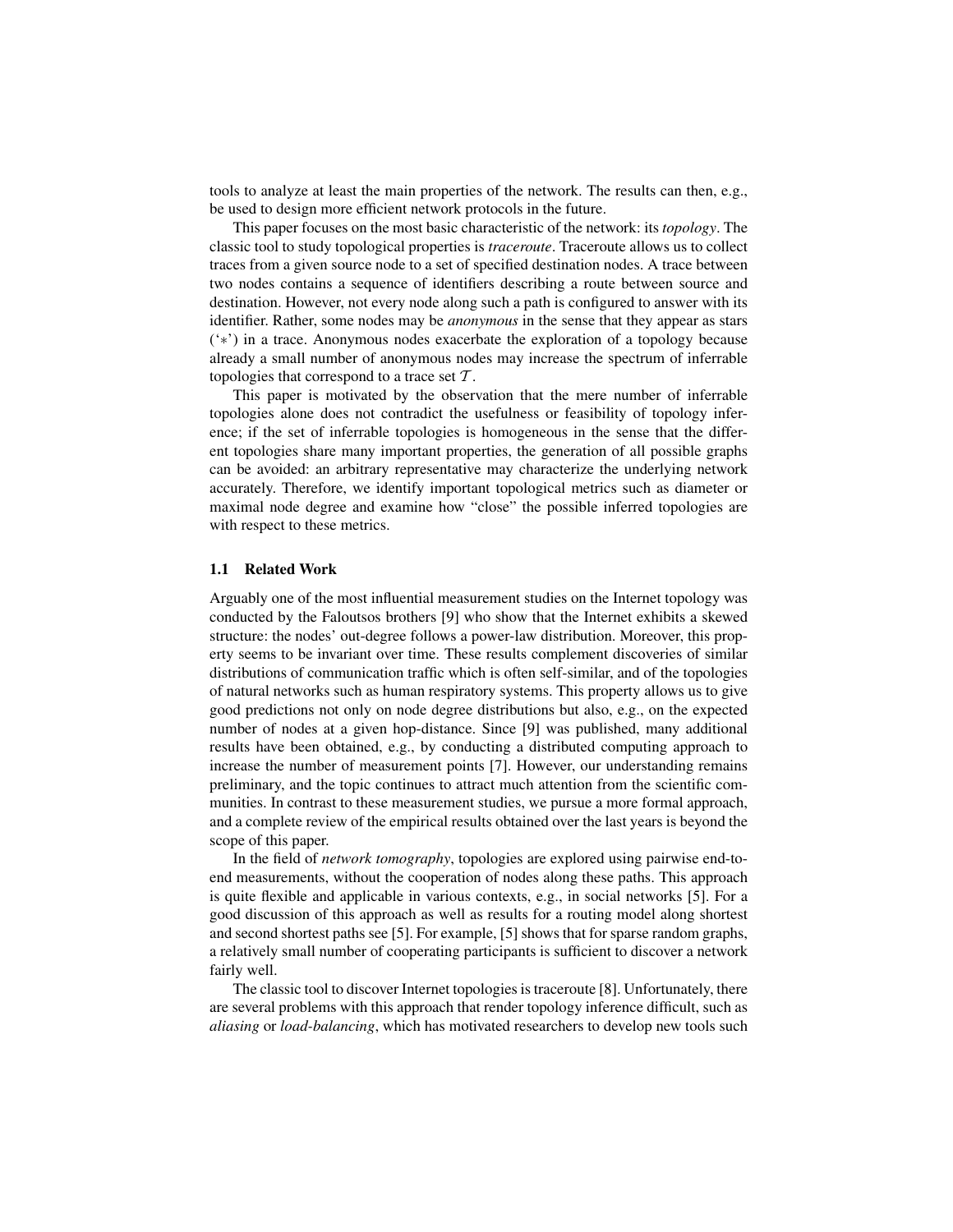as *Paris Traceroute* [6, 11]. Another complication stems from the fact that routers may appear as stars in the trace since they are overloaded or since they are configured not to send out any ICMP responses. The lack of complete information in the trace set renders the accurate characterization of Internet topologies difficult.

This paper attends to the problem of anonymous nodes and assumes a conservative, "worst-case" perspective that does not rely on any assumptions on the underlying network. There are already several works on the subject. Yao et al. [16] initiated the study of possible candidate topologies for a given trace set and suggested computing the *minimal topology*, that is, the topology with the minimal number of anonymous nodes, which turns out to be NP-hard. Consequently, different heuristics have been proposed [10, 11].

Our work is motivated by a series of papers by Acharya and Gouda. In [3], a network tracing theory model is introduced where nodes are "irregular" in the sense that each node appears in at least one trace with its real identifier. In [1], hardness results are derived for this model. However, as pointed out by the authors themselves, the irregular node model—where nodes are anonymous due to high loads—is less relevant in practice and hence they consider strictly anonymous nodes in their follow-up studies [2]. As proved in [2], the problem is still hard (in the sense that there are many minimal networks corresponding to a trace set), even with only two anonymous nodes, symmetric routing and without aliasing.

In contrast to this line of research on cardinalities, we are interested in the *network properties*. If the inferred topologies share the most important characteristics, the negative results in [1, 2] may be of little concern. Moreover, we believe that a study limited to minimal topologies only may miss important redundancy aspects of the Internet. Unlike [1, 2], our work is constructive in the sense that algorithms can be derived to compute inferred topologies.

Finally, in a broader context, Alon et al. [4] recently initiated the study of the multiagent exploration of *link weights* in known network topologies, and derived bounds on the number of rounds and the number of agents required to complete the discovery of the edge weights or a shortest path.

#### 1.2 Our Contribution

This paper initiates the study and characterization of topologies that can be inferred from a given trace set computed with the traceroute tool. While existing literature assuming a worst-case perspective has mainly focused on the cardinality of minimal topologies, we go one step further and examine specific topological graph properties.

We introduce a formal theory of topology inference by proposing basic axioms (i.e., assumptions on the trace set) that are used to guide the inference process. We present a novel definition for the isomorphism of inferred topologies which is aware of traffic paths; it is motivated by the observation that although two topologies look equivalent up to a renaming of anonymous nodes, the same trace set may result in different paths. Moreover, we initiate the study of two extremes: in the first scenario, we only require that each link appears at least once in the trace set; interestingly, however, it turns out that this is often not sufficient, and we propose a "best case" scenario where the trace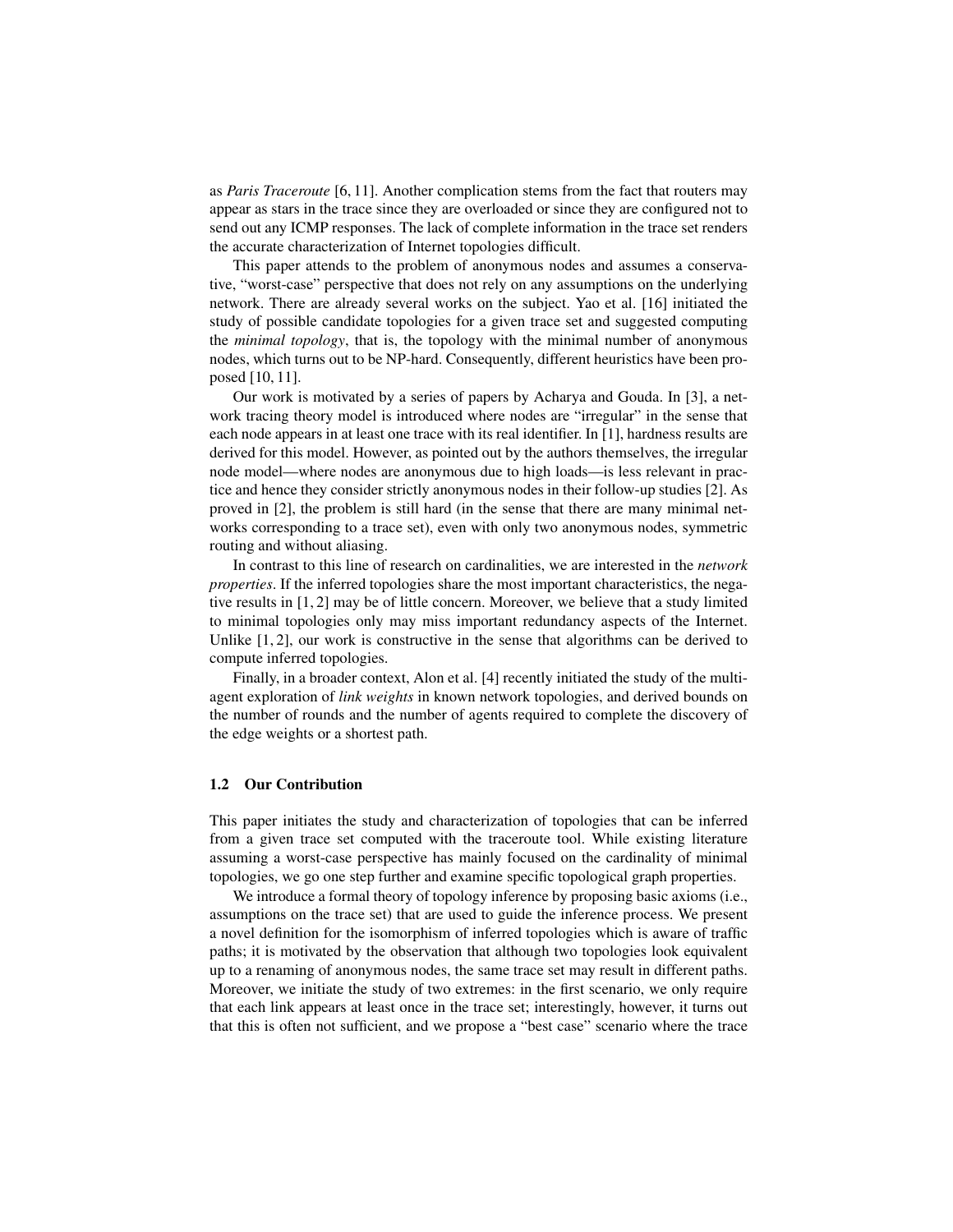set is, in some sense, *complete*: it contains paths between all pairs of non-anonymous nodes.

The main result of the paper is a negative one. It is shown that already a small number of anonymous nodes in the network renders topology inference difficult. In particular, we prove that in general, the possible inferrable topologies differ in many crucial aspects, e.g., the maximal node degree, the diameter, the stretch, the number of triangles and the number of connected components.

We introduce the concept of the *star graph* of a trace set that is useful for the characterization of inferred topologies. In particular, colorings of the star graphs allow us to constructively derive inferred topologies. (Although the general problem of computing the set of inferrable topologies is related to NP-hard problems such as *minimal graph coloring* and *graph isomorphism*, some important instances of inferrable topologies can be computed efficiently.) The chromatic number (i.e., the number of colors in the minimal proper coloring) of the star graph defines a lower bound on the number of anonymous nodes from which the stars in the traces could originate from. And the number of possible colorings of the star graph—a function of the *chromatic polynomial* of the star graph—gives an upper bound on the number of inferrable topologies. We show that this bound is tight in the sense that there are situations where there indeed exist so many inferrable topologies. Especially, there are problem instances where the cardinality of the set of inferrable topologies equals the *Bell number*. This insight complements (and generalizes to arbitrary, not only minimal, inferrable topologies) existing cardinality results.

Finally, we examine the scenario of *fully explored networks* for which "complete" trace sets are available. As expected, inferrable topologies are more homogenous and can be characterized well with respect to many properties such as node distances. However, we also find that other properties are inherently difficult to estimate. Interestingly, our results indicate that full exploration is often useful for global properties (such as connectivity) while it does not help much for more local properties (such as node degree).

### 2 Model

Let  $T$  denote the set of traces obtained from probing (e.g., by traceroute) a (not necessarily connected and undirected) network  $G_0 = (V_0, E_0)$  with *nodes* or *vertices*  $V_0$ (the set of routers) and *links* or *edges*  $E_0$ . We assume that  $G_0$  is static during the probing time (or that probing is instantaneous). Each trace  $T(u, v) \in \mathcal{T}$  describes a path connecting two nodes  $u, v \in V_0$ ; when u and v do not matter or are clear from the context, we simply write T. Moreover, let  $d_T(u, v)$  denote the distance (number of hops) between two nodes u and v in trace T. We define  $d_{G_0}(u, v)$  to be the corresponding shortest path distance in  $G_0$ . Note that a trace between two nodes u and v may not describe the shortest path between u and v in  $G_0$ .

The nodes in  $V_0$  fall into two categories: *anonymous* nodes and *non-anonymous* (or shorter: *named*) nodes. Therefore, each trace  $T \in \mathcal{T}$  describes a sequence of symbols representing anonymous and non-anonymous nodes. We make the natural assumption that the first and the last node in each trace  $T$  is non-anonymous. Moreover, we assume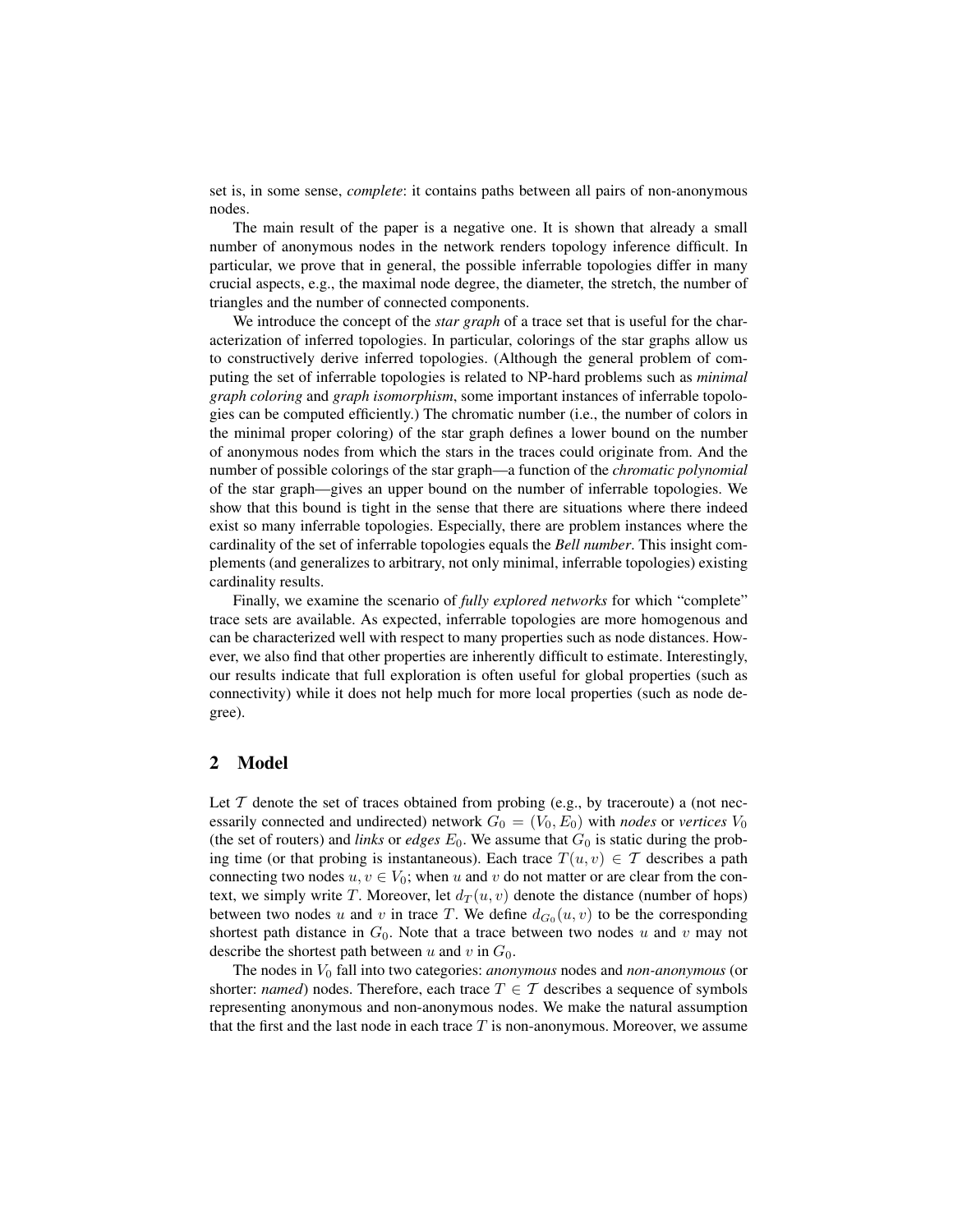that traces are given in a form where non-anonymous nodes appear with a unique, antialiased identifier (i.e., the multiple IP addresses corresponding to different interfaces of a node are resolved to one identifier); an anonymous node is represented as ∗ ("star") in the traces. For our formal analysis, we assign to each star in a trace set  $T$  a unique identifier  $i: *_{i}$ . (Note that except for the numbering of the stars, we allow identical copies of  $T$  in  $\mathcal T$ , and we do not make any assumptions on the implications of identical traces: they may or may not describe the same paths.) Thus, a trace  $T \in \mathcal{T}$  is a sequence of symbols taken from an alphabet  $\Sigma = \mathcal{ID} \cup (\bigcup_i *_{i})$ , where  $\mathcal{ID}$  is the set of nonanonymous node identifiers (IDs):  $\Sigma$  is the union of the (anti-aliased) non-anonymous nodes and the set of all stars (with their unique identifiers) appearing in a trace set. The main challenge in topology inference is to determine which stars in the traces may originate from which anonymous nodes.

Henceforth, let  $n = |\mathcal{ID}|$  denote the number of non-anonymous nodes and let  $s =$  $|\bigcup_i *_{i}|$  be the number of stars in T; similarly, let a denote the number of anonymous nodes in a topology. Let  $N = n + s = |\Sigma|$  be the total number of symbols occurring in  $\mathcal T$ .

Clearly, the process of topology inference depends on the assumptions on the measurements. In the following, we postulate the fundamental axioms that guide the reconstruction. First, we make the assumption that each link of  $G_0$  is visited by the measurement process, i.e., it appears as a transition in the trace set  $\mathcal T$ . In other words, we are only interested in inferring the (sub-)graph for which measurement data is available.

AXIOM 0 (*Complete Cover*): Each edge of  $G_0$  appears at least once in some trace in  $\mathcal T$ .

The next fundamental axiom assumes that traces always represent paths on  $G_0$ .

AXIOM 1 (*Reality Sampling*): For every trace  $T \in \mathcal{T}$ , if the distance between two symbols  $\sigma_1, \sigma_2 \in T$  is  $d_T(\sigma_1, \sigma_2) = k$ , then there exists a path (i.e., a walk without cycles) of length k connecting two (named or anonymous) nodes  $\sigma_1$  and  $\sigma_2$  in  $G_0$ .

The following axiom captures the consistency of the routing protocol on which the traceroute probing relies. In the current Internet, policy routing is known to have in impact both on the route length [15] and on the convergence time [12].

AXIOM 2 ( $\alpha$ -(*Routing*) Consistency): There exists an  $\alpha \in (0, 1]$  such that, for every trace  $T \in \mathcal{T}$ , if  $d_T(\sigma_1, \sigma_2) = k$  for two entries  $\sigma_1, \sigma_2$  in trace T, then the shortest path connecting the two (named or anonymous) nodes corresponding to  $\sigma_1$  and  $\sigma_2$  in  $G_0$  has distance at least  $\lceil \alpha k \rceil$ .

Note that if  $\alpha = 1$ , the routing is a shortest path routing. Moreover, note that if  $\alpha = 0$ , there can be loops in the paths, and there are hardly any topological constraints, rendering almost any topology inferrable. (For example, the complete graph with one anonymous router is always a solution.)

A natural axiom to merge traces is the following.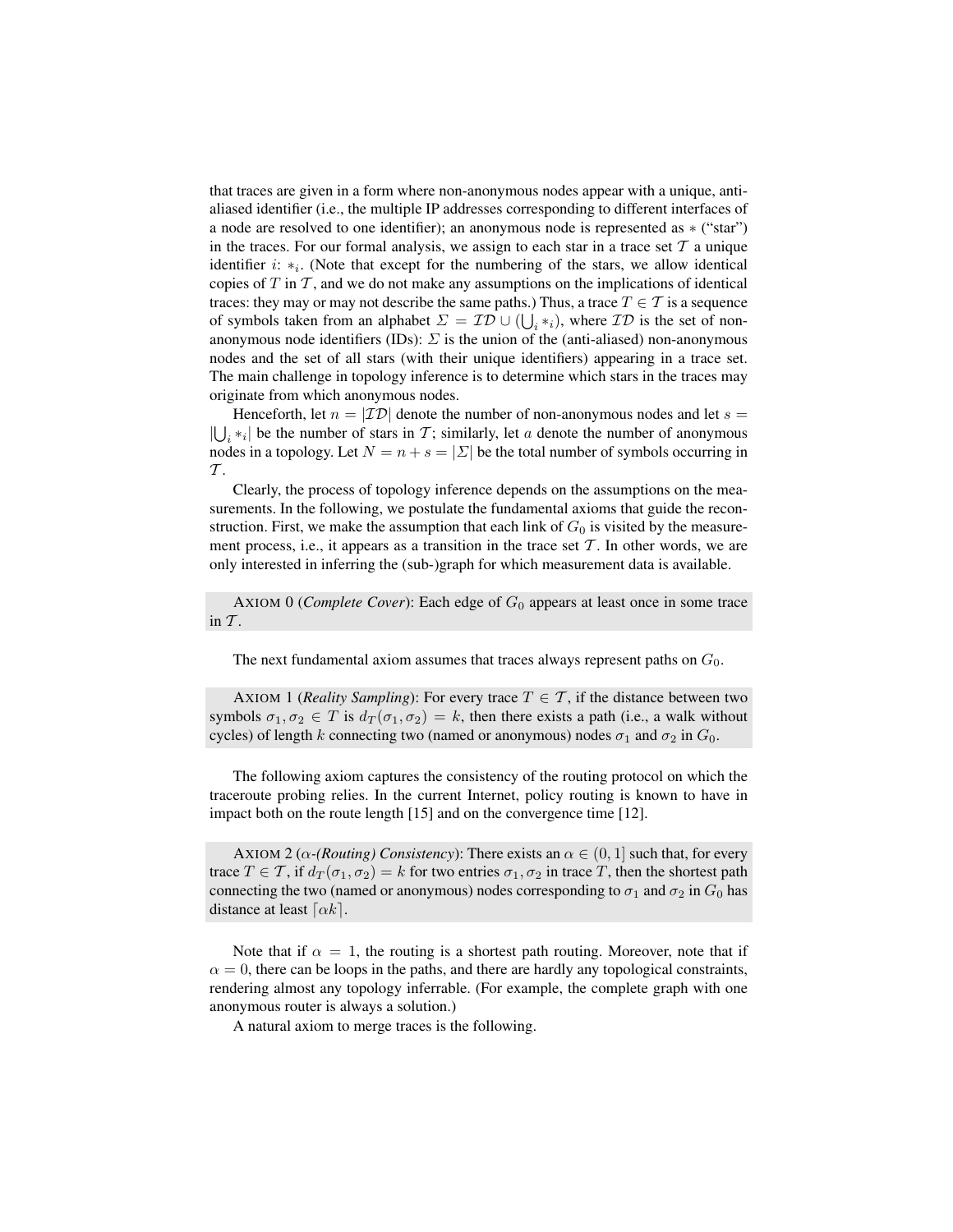AXIOM 3 (*Trace Merging*): For two traces  $T_1, T_2 \in \mathcal{T}$  for which  $\exists \sigma_1, \sigma_2, \sigma_3$ , where  $\sigma_2$  refers to a named node, such that  $d_{T_1}(\sigma_1,\sigma_2)=i$  and  $d_{T_2}(\sigma_2,\sigma_3)=j,$  it holds that the distance between two nodes u and v corresponding to  $\sigma_1$  and  $\sigma_2$ , respectively, in  $G_0$ , is at most  $d_{G_0}(\sigma_1, \sigma_3) \leq i+j$ .

Any topology G which is consistent with these axioms (when applied to  $T$ ) is called *inferrable* from T .

Definition 1 (Inferrable Topologies). *A topology* G *is (*α*-consistently)* inferrable *from a trace set* T *if axioms* AXIOM *0,* AXIOM *1,* AXIOM *2 (with parameter* α*), and* AX-IOM *3 are fulfilled.*

We will refer by  $\mathcal{G}_{\mathcal{T}}$  to the set of topologies inferrable from T. Please note the following important observation.

*Remark 1.* In the absence of anonymous nodes, it holds that  $G_0 \in \mathcal{G}_{\mathcal{T}}$ , since T was generated from  $G_0$  and AXIOM 0, AXIOM 1, AXIOM 2 and AXIOM 3 are fulfilled by definition. However, there are instances where an  $\alpha$ -consistent trace set for  $G_0$  contradicts AXIOM 0: as trace needs to start and end with a named node, some edges cannot appear in an  $\alpha$ -consistent trace set T. In the remainder of this paper, we will only consider settings where  $G_0 \in \mathcal{G}_{\mathcal{T}}$ .

The main objective of a topology inference algorithm ALG is to compute topologies which are consistent with these axioms. Concretely, ALG's input is the trace set  $\mathcal T$ together with the parameter  $\alpha$  specifying the assumed routing consistency. Essentially, the goal of any topology inference algorithm ALG is to compute a mapping of the symbols  $\Sigma$  (appearing in T) to nodes in an inferred topology  $G$ ; or, in case the input parameters  $\alpha$  and T are contradictory, reject the input. This mapping of symbols to nodes implicitly describes the edge set of  $G$  as well: the edge set is unique as all the transitions of the traces in  $T$  are now unambiguously tied to two nodes.

So far, we have ignored an important and non-trivial question: When are two topologies  $G_1, G_2 \in \mathcal{G}_{\mathcal{T}}$  different (and hence appear as two independent topologies in  $\mathcal{G}_T$ ? In this paper, we pursue the following approach: We are not interested in purely topological isomorphisms, but we care about the identifiers of the nonanonymous nodes, i.e., we are interested in the locations of the non-anonymous nodes and their distance to other nodes. For anonymous nodes, the situation is slightly more complicated: one might think that as the nodes are anonymous, their "names" do not matter. Consider however the example in Figure 1: the two inferrable topologies have two anonymous nodes, one where  $\{*_1, *_2\}$  plus  $\{*_3, *_4\}$  are merged into



Fig. 1. Two non-isomorphic inferred topologies, i.e., different mapping functions lead to these topologies.

one node each in the inferrable topology and one where  $\{*_1, *_4\}$  plus  $\{*_2, *_3\}$  are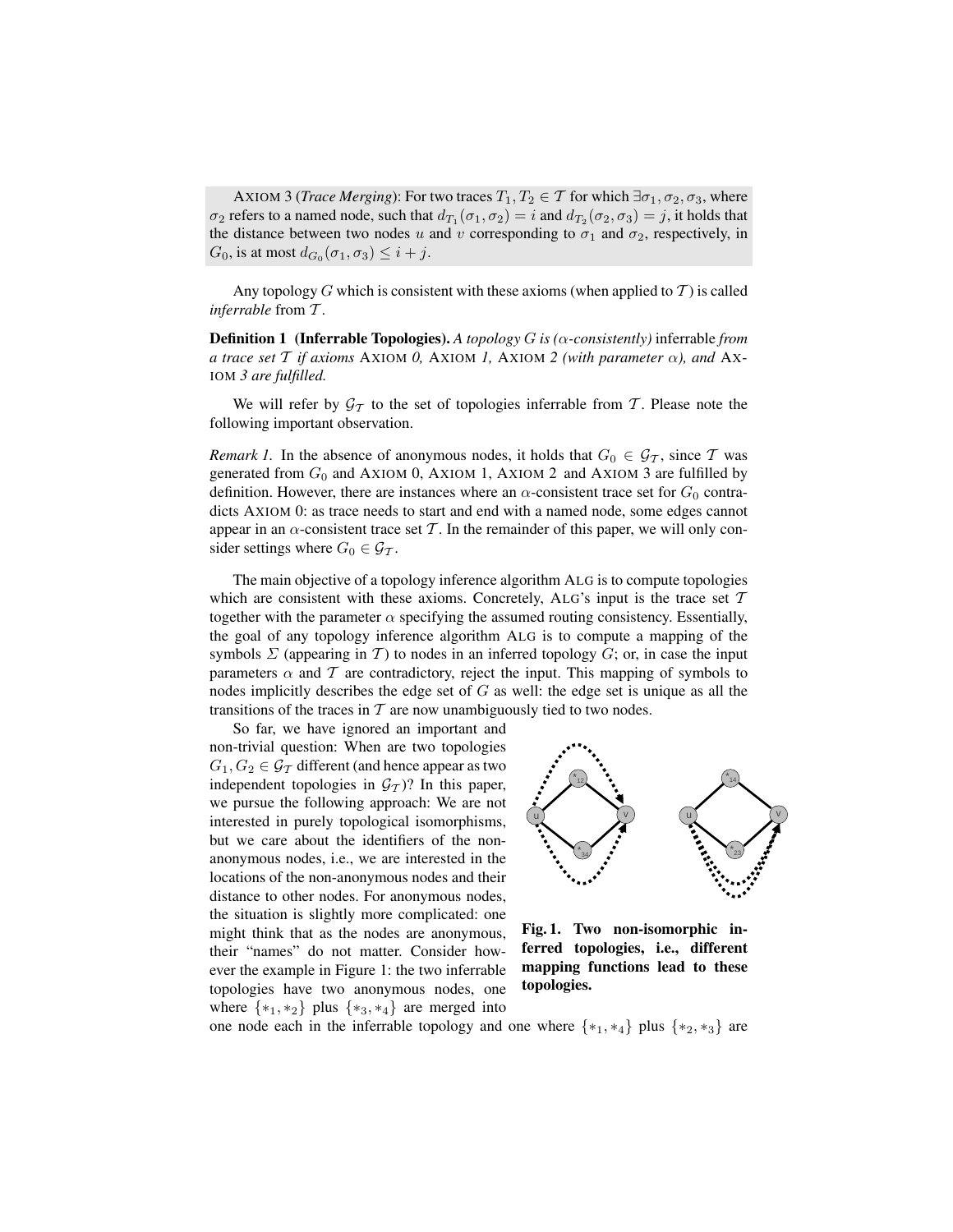merged into one node each in the inferrable topology. In this paper, we regard the two topologies as different, for the following reason: Assume that there are two paths in the network, one  $u \leadsto *_2 \leadsto v$  (e.g., during day time) and one  $u \leadsto *_3 \leadsto v$  (e.g., at night); clearly, this traffic has different consequences and hence we want to be able to distinguish between the two topologies described above. In other words, our notion of isomorphism of inferred topologies is *path-aware*.

It is convenient to introduce the following MAP function. Essentially, an inference algorithm computes such a mapping.

**Definition 2** (Mapping Function MAP). Let  $G = (V, E) \in \mathcal{G}_{\mathcal{T}}$  be a topology in*ferrable from* T *. A topology inference algorithm describes a surjective mapping function* MAP :  $\Sigma \rightarrow V$ *. For the set of non-anonymous nodes in*  $\Sigma$ *, the mapping function is bijective; and each star is mapped to exactly one node in* V *, but multiple stars may be assigned to the same node. Note that for any*  $\sigma \in \Sigma$ ,  $\text{MAP}(\sigma)$  *uniquely identifies a node*  $v \in V$ *. More specifically, we assume that* MAP *assigns labels to the nodes in* V: *in case of a named node, the label is simply the node's identifier; in case of anonymous nodes, the label is* ∗<sub>β</sub>*, where* β *is the concatenation of the sorted indices of the stars which are merged into node*  $*_{β}$ *.* 

With this definition, two topologies  $G_1, G_2 \in \mathcal{G}_{\mathcal{T}}$  differ if and only if they do not describe the identical (MAP-) labeled topology. We will use this MAP function also for  $G_0$ , i.e., we will write  $\text{MAP}(\sigma)$  to refer to a symbol  $\sigma$ 's corresponding node in  $G_0$ .

In the remainder of this paper, we will often assume that AXIOM 0 is given. Moreover, note that AXIOM 3 is redundant. Therefore, in our proofs, we will not explicitly cover AXIOM 0, and it is sufficient to show that AXIOM 1 holds to prove that AXIOM 3 is satisfied.

Lemma 1. AXIOM *1 implies* AXIOM *3.*

PROOF. Let T be a trace set, and  $G \in \mathcal{G}_{\mathcal{T}}$ . Let  $\sigma_1, \sigma_2, \sigma_3$  s.t.  $\exists T_1, T_2 \in \mathcal{T}$  with  $\sigma_1 \in$  $T_1, \sigma_3 \in T_2$  and  $\sigma_2 \in T_1 \cap T_2$ . Let  $i = d_{T_1}(\sigma_1, \sigma_2)$  and  $j = d_{T_2}(\sigma_1, \sigma_3)$ . Since any inferrable topology G fulfills AXIOM 1, there is a path  $\pi_1$  of length at most *i* between the nodes corresponding to  $\sigma_1$  and  $\sigma_2$  in G and a path  $\pi_2$  of length at most j between the nodes corresponding to  $\sigma_2$  and  $\sigma_3$  in G. The combined path can only be shorter, and hence the claim follows.  $\square$ 

### 3 Inferrable Topologies

What insights can be obtained from topology inference with minimal assumptions, i.e., with our axioms? Or what is the structure of the inferrable topology set  $\mathcal{G}_{\mathcal{T}}$ ? We first make some general observations and then examine different graph metrics in more detail.

#### 3.1 Basic Observations

Although the generation of the entire topology set  $\mathcal{G}_{\mathcal{T}}$  may be computationally hard, some instances of  $\mathcal{G}_T$  can be computed efficiently. The simplest possible inferrable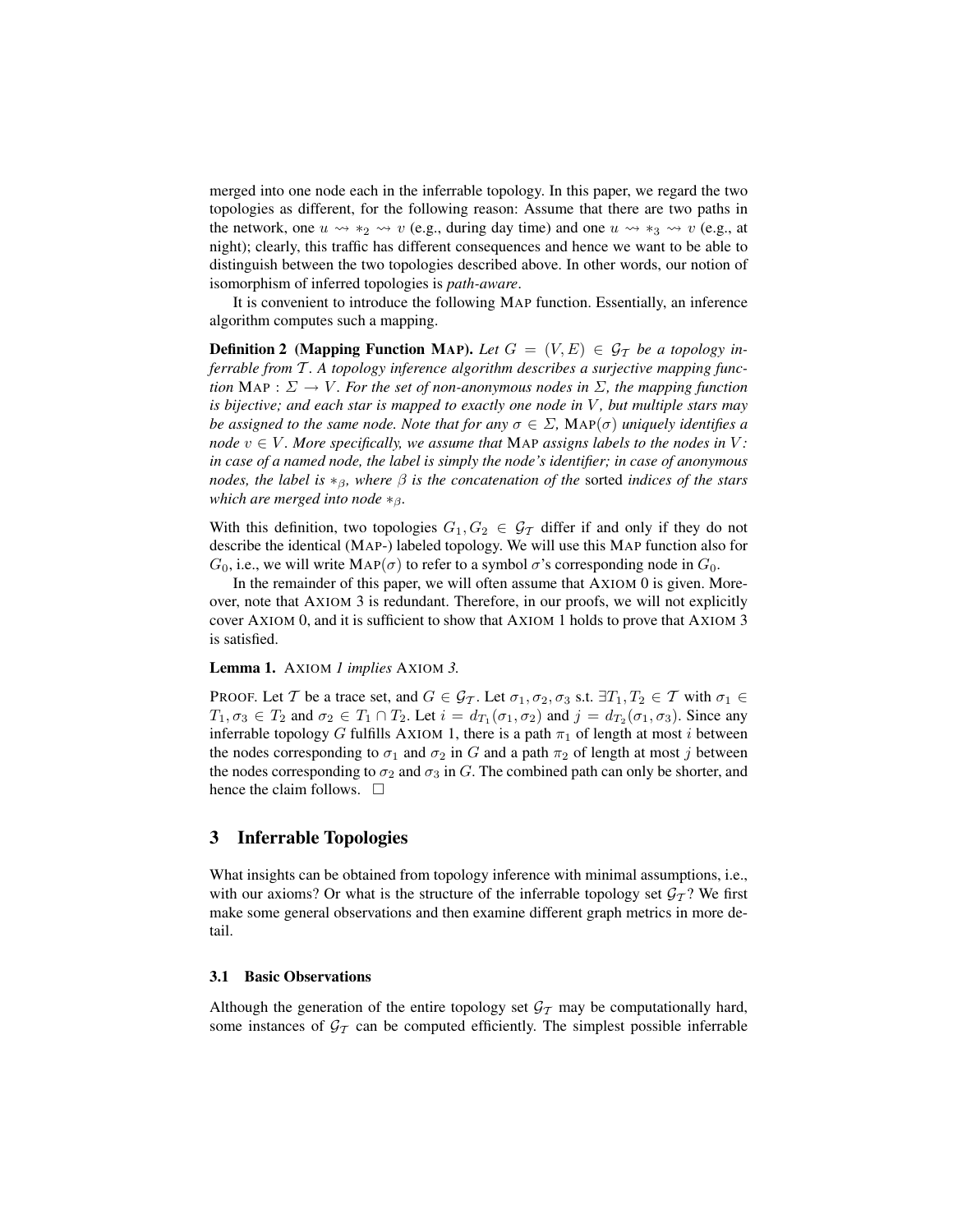topology is the so-called *canonic graph*  $G_C$ : the topology which assumes that all stars in the traces refer to different anonymous nodes. In other words, if a trace set  $T$  contains  $n = |\mathcal{ID}|$  named nodes and s stars,  $G_C$  will contain  $|V(G_C)| = N = n + s$  nodes.

**Definition 3 (Canonic Graph**  $G_C$ ). *The* canonic graph *is defined by*  $G_C(V_C, E_C)$ *where*  $V_C = \Sigma$  *is the set of (anti-aliased) nodes appearing in*  $\mathcal T$  *(where each star is considered a unique anonymous node) and where*  $\{\sigma_1, \sigma_2\} \in E_C \Leftrightarrow \exists T \in \mathcal{T}, T =$  $(...,\sigma_1,\sigma_2,...)$ *, i.e.,*  $\sigma_1$  *follows after*  $\sigma_2$  *in some trace*  $T(\sigma_1,\sigma_2 \in T$  *can be either non-anonymous nodes or stars). Let*  $d_C(\sigma_1, \sigma_2)$  *denote the* canonic distance *between two nodes, i.e., the length of a shortest path in*  $G_C$  *between the nodes*  $\sigma_1$  *and*  $\sigma_2$ *.* 

Note that  $G_C$  is indeed an inferrable topology. In this case, MAP :  $\Sigma \to \Sigma$  is the identity function.

**Theorem 1.**  $G_C$  is inferrable from  $T$ .

 $G_C$  can be computed efficiently from T: represent each non-anonymous node and star as a separate node, and for any pair of consecutive entries (i.e., nodes) in a trace, add the corresponding link. The time complexity of this construction is linear in the size of  ${\cal T}.$ 

With the definition of the canonic graph, we can derive the following lemma which establishes a necessary condition when two stars cannot represent the same node in  $G_0$ from constraints on the routing paths. This is useful for the characterization of inferred topologies.

**Lemma 2.** Let  $*_1$ ,  $*_2$  be two stars occurring in some traces in T.  $*_1$ ,  $*_2$  cannot be *mapped to the same node, i.e.,*  $MAP(*_1) \neq MAP(*_2)$ *, without violating the axioms in the following conflict situations:*

- *(i) if*  $*_1 \in T_1$  *and*  $*_2 \in T_2$ *, and*  $T_1$  *describes too a long path between anonymous node*  $\text{MAP}(*_1)$  and non-anonymous node u, i.e.,  $\lceil \alpha \cdot d_{T_1}(*_1, u) \rceil > d_C(u, *_2)$ .
- *(ii) if*  $*_1 \in T_1$  *and*  $*_2 \in T_2$ *, and there exists a trace* T *that contains a path between two non-anonymous nodes* u *and* v *and*  $\lceil \alpha \cdot d_T(u, v) \rceil > d_C(u, *_1) + d_C(v, *_2)$ .

PROOF. The first proof is by contradiction. Assume  $\text{MAP}(*_1) = \text{MAP}(*_2)$  represents the same node v of  $G_0$ , and that  $\lceil \alpha \cdot d_{T_1}(v, u) \rceil > d_C(u, v)$ . Then we know from AXIOM 2 that  $d_C(v, u) \ge d_{G_0}(v, u) \ge [\alpha \cdot d_{T_1}(u, v)] > d_C(v, u)$ , which yields the desired contradiction.

Similarly for the second proof, assume for the sake of contradiction that  $\text{MAP}(*_1) =$ MAP(\*2) represents the same node w of  $G_0$ , and that  $\lceil \alpha \cdot d_T(u, v) \rceil > d_C(u, *_1) +$  $d_C(v, *_2) \ge d_{G_0}(u, w) + d_{G_0}(v, w)$ . Due to the triangle inequality, we have that  $d_{G_0}(u, w) + d_{G_0}(v, w) \ge d_{G_0}(u, v)$  and hence,  $\lceil \alpha \cdot d_T(u, v) \rceil > d_{G_0}(u, v)$ , which contradicts the fact that  $G_0$  is inferrable (Remark 1).  $\Box$ 

Lemma 2 can be applied to show that a topology is not inferrable from a given trace set because it merges (i.e., maps to the same node) two stars in a manner that violates the axioms. Let us introduce a useful concept for our analysis: the *star graph* that describes the conflicts between stars.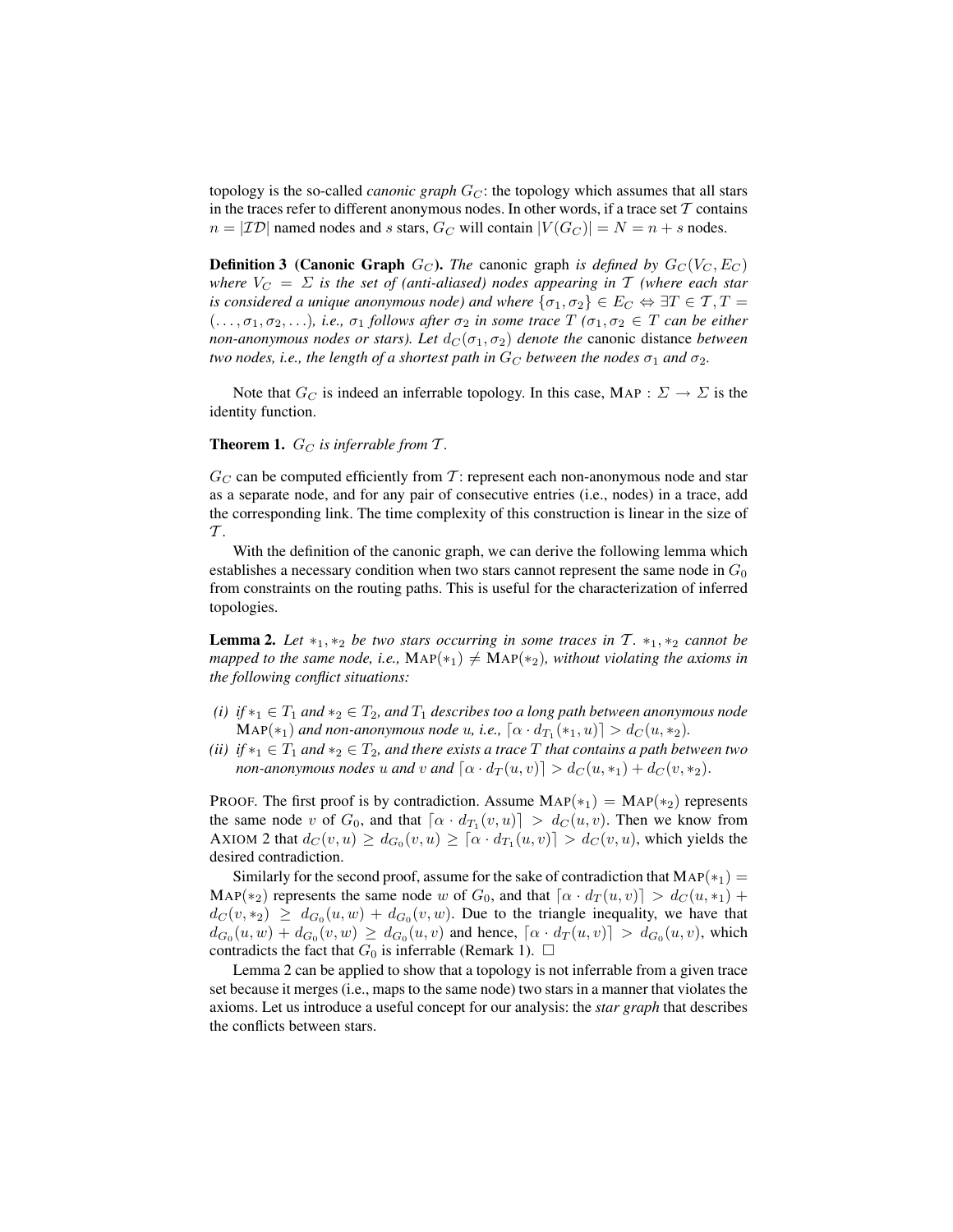**Definition 4** (Star Graph  $G_*$ ). The star graph  $G_*(V_*, E_*)$  consists of vertices  $V_*$  rep*resenting stars in traces, i.e.,*  $V_* = \bigcup_i *_i$ *. Two vertices are connected if and only if they must differ according to Lemma 2, i.e.,*  $\{*_1, *_2\} \in E_*$  *if and only if at least one of the conditions of Lemma 2 hold for* ∗1, ∗2*.*

Note that the star graph  $G_*$  is unique and can be computed efficiently for a given trace set T: Conditions (i) and (ii) can be checked by computing  $G_C$ . However, note that while  $G_*$  specifies some stars which cannot be merged, the construction is not sufficient: as Lemma 2 is based on  $G_C$ , additional links might be needed to characterize the set of inferrable and  $\alpha$ -consistent topologies  $\mathcal{G}_{\mathcal{T}}$  exactly. In other words, a topology G obtained by merging stars that are adjacent in  $G_*$  is never inferrable  $(G \notin \mathcal{G}_T)$ ; however, merging non-adjacent stars does not guarantee that the resulting topology is inferrable.

What do star graphs look like? The answer is *arbitrarily*: the following lemma states that the set of possible star graphs is equivalent to the class of general graphs. This claim holds for any  $\alpha$ .

**Lemma 3.** For any graph  $G = (V, E)$ , there exists a trace set T such that G is the star *graph for* T *.*

The problem of computing inferrable topologies is related to the vertex colorings of the star graphs. We will use the following definition which relates a vertex coloring of  $G_*$  to an inferrable topology G by contracting independent stars in  $G_*$  to become one anonymous node in G. For example, observe that a maximum coloring treating every star in the trace as a separate anonymous node describes the inferrable topology  $G_C$ .

**Definition 5** (Coloring-Induced Graph). Let  $\gamma$  denote a coloring of  $G_*$  which as*signs colors* 1, ..., *k to the vertices of*  $G_*$ :  $\gamma$  :  $V_* \to \{1, ..., k\}$ *. We require that*  $\gamma$ *is a proper coloring of* G∗*, i.e., that different anonymous nodes are assigned different colors:*  $\{u, v\} \in E_* \Rightarrow \gamma(u) \neq \gamma(v)$ *.*  $G_\gamma$  *is defined as the topology* induced *by*  $\gamma$ *.*  $G_{\gamma}$  describes the graph  $G_C$  where nodes of the same color are contracted: two ver*tices* u and v represent the same node in  $G_\gamma$ , i.e., MAP(\*<sub>i</sub>) = MAP(\*<sub>j</sub>), if and only if  $\gamma(*) = \gamma(*_i)$ .

The following two lemmas establish an intriguing relationship between colorings of G<sup>∗</sup> and inferrable topologies. Also note that Definition 5 implies that two different colorings of  $G_*$  define two non-isomorphic inferrable topologies.

We first show that while a coloring-induced topology always fulfills AXIOM 1, the routing consistency is sacrificed.

**Lemma 4.** Let  $\gamma$  be a proper coloring of  $G_*$ . The coloring induced topology  $G_{\gamma}$  is a *topology fulfilling* AXIOM 2 with a routing consistency of  $\alpha'$ , for some positive  $\alpha'$ .

An inferrable topology always defines a proper coloring on  $G_*$ .

Lemma 5. *Let* T *be a trace set and* G<sup>∗</sup> *its corresponding star graph. If a topology* G *is inferrable from*  $T$ *, then*  $G$  *induces a proper coloring on*  $G$ <sup>\*</sup>*∗.* 

The colorings of  $G_*$  allow us to derive an upper bound on the cardinality of  $\mathcal{G}_{\mathcal{T}}$ .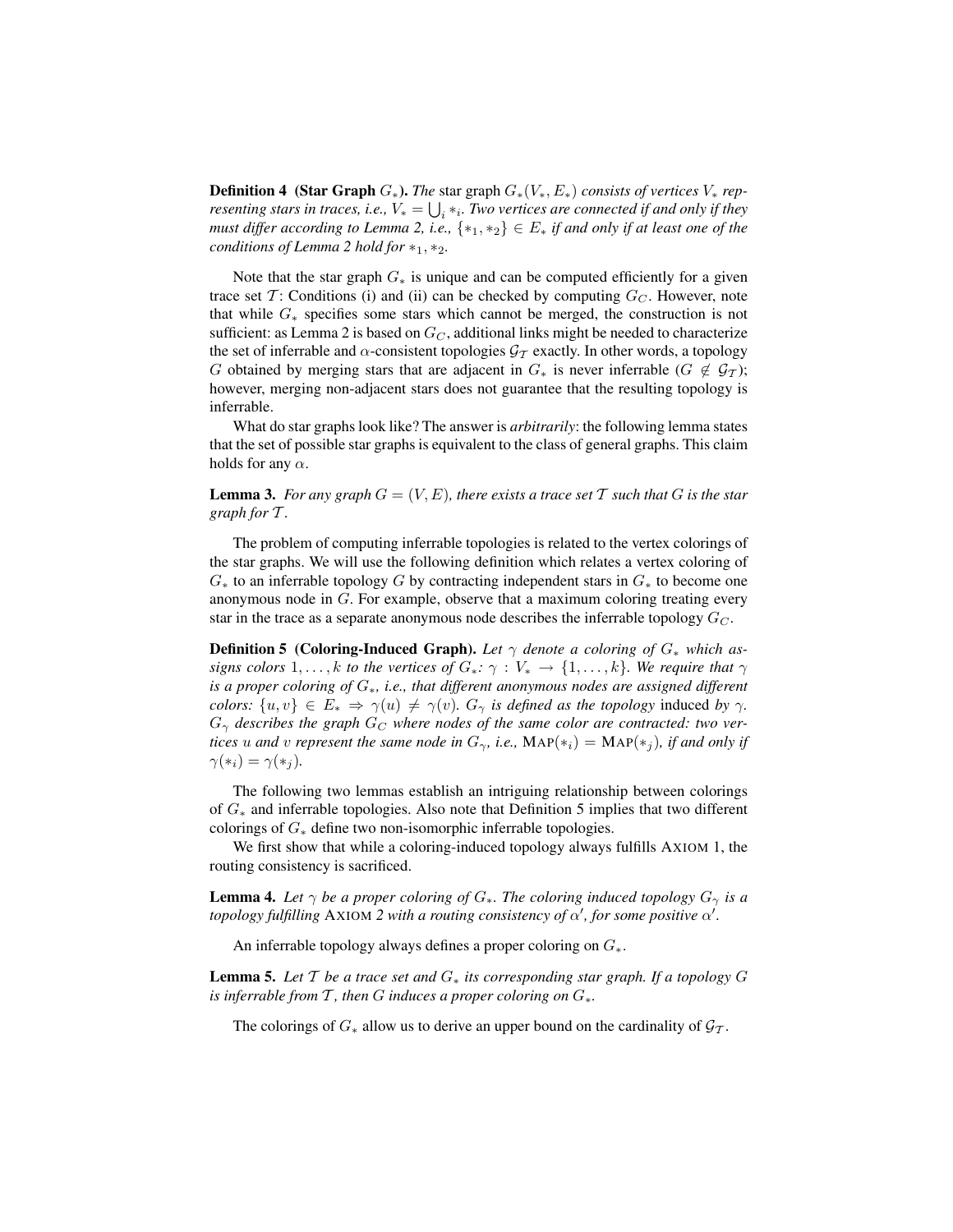**Theorem 2.** Given a trace set T sampled from a network  $G_0$  and  $\mathcal{G}_T$ , the set of topolo*gies inferrable from* T *, it holds that:*

$$
\sum_{k=\gamma(G_*)}^{|V_*|} P(G_*, k)/k! \geq |\mathcal{G}_{\mathcal{T}}|,
$$

*where*  $\gamma(G_*)$  *is the chromatic number of*  $G_*$  *and*  $P(G_*, k)$  *is the number of colorings of*  $G_*$  *with* k *colors (known as the chromatic polynomial of*  $G_*$ ).

PROOF. The proof follows directly from Lemma 5 which shows that each inferred topology has proper colorings, and the fact that a coloring of  $G_*$  cannot result in two different inferred topologies, as the coloring uniquely describes which stars to merge (Lemma 4). In order to account for isomorphic colorings, we need to divide by the number of color permutations.  $\square$ 

Note that the fact that  $G_*$  can be an arbitrary graph (Lemma 3) implies that we cannot exploit some special properties of  $G_*$  to compute colorings of  $G_*$  and  $\gamma(G_*)$ . Also note that the exact computation of the upper bound is hard, since the minimal coloring as well as the chromatic polynomial of  $G_*$  (in P $\sharp$ ) is needed. To complement the upper bound, we note that star graphs with a small number of conflict edges can indeed result in a large number of inferred topologies.

**Theorem 3.** *For any*  $\alpha > 0$ *, there is a trace set for which the number of non-isomorphic colorings of*  $G_*$  *equals*  $|\mathcal{G}_T|$ *, in particular*  $|\mathcal{G}_T| = B_s$ *, where*  $\mathcal{G}_T$  *is the set of inferrable and*  $\alpha$ -consistent topologies, *s* is the number of stars in T, and  $B_s$  is the Bell number *of* s. Such a trace set can originate from a  $G_0$  network with one anonymous node only.

PROOF. Consider a trace set  $\mathcal{T} = \{(\sigma_i, *, , \sigma'_i)_{i=1,...,s}\}$  (e.g., obtained from exploring a topology  $G_0$  where one anonymous center node is connected to  $2s$  named nodes). The trace set does not impose any constraints on how the stars relate to each other, and hence,  $G_*$  does not contain any edges at all; even when stars are merged, there are no constraints on how the stars relate to each other. Therefore, the star graph for  $T$ has  $B_s = \sum_{j=0}^s S_{(s,j)}$  colorings, where  $S_{(s,j)} = 1/j! \cdot \sum_{\ell=0}^j (-1)^{\ell} {j \choose \ell} (j - \ell)^s$  is the number of ways to group  $s$  nodes into  $j$  different, disjoint non-empty subsets (known as the *Stirling number of the second kind*). Each of these colorings also describes a distinct inferrable topology as MAP assigns unique labels to anonymous nodes stemming from merging a group of stars (cf Definition 2).  $\Box$ 

#### 3.2 Properties

Even if the number of inferrable topologies is large, topology inference can still be useful if one is mainly interested in the properties of  $G_0$  and if the ensemble  $\mathcal{G}_{\mathcal{T}}$  is homogenous with respect to these properties; for example, if "most" of the instances in  $\mathcal{G}_{\mathcal{T}}$  are close to  $G_0$ , there may be an option to conduct an efficient sampling analysis on random representatives. Therefore, in the following, we will take a closer look how much the members of  $\mathcal{G}_{\mathcal{T}}$  differ.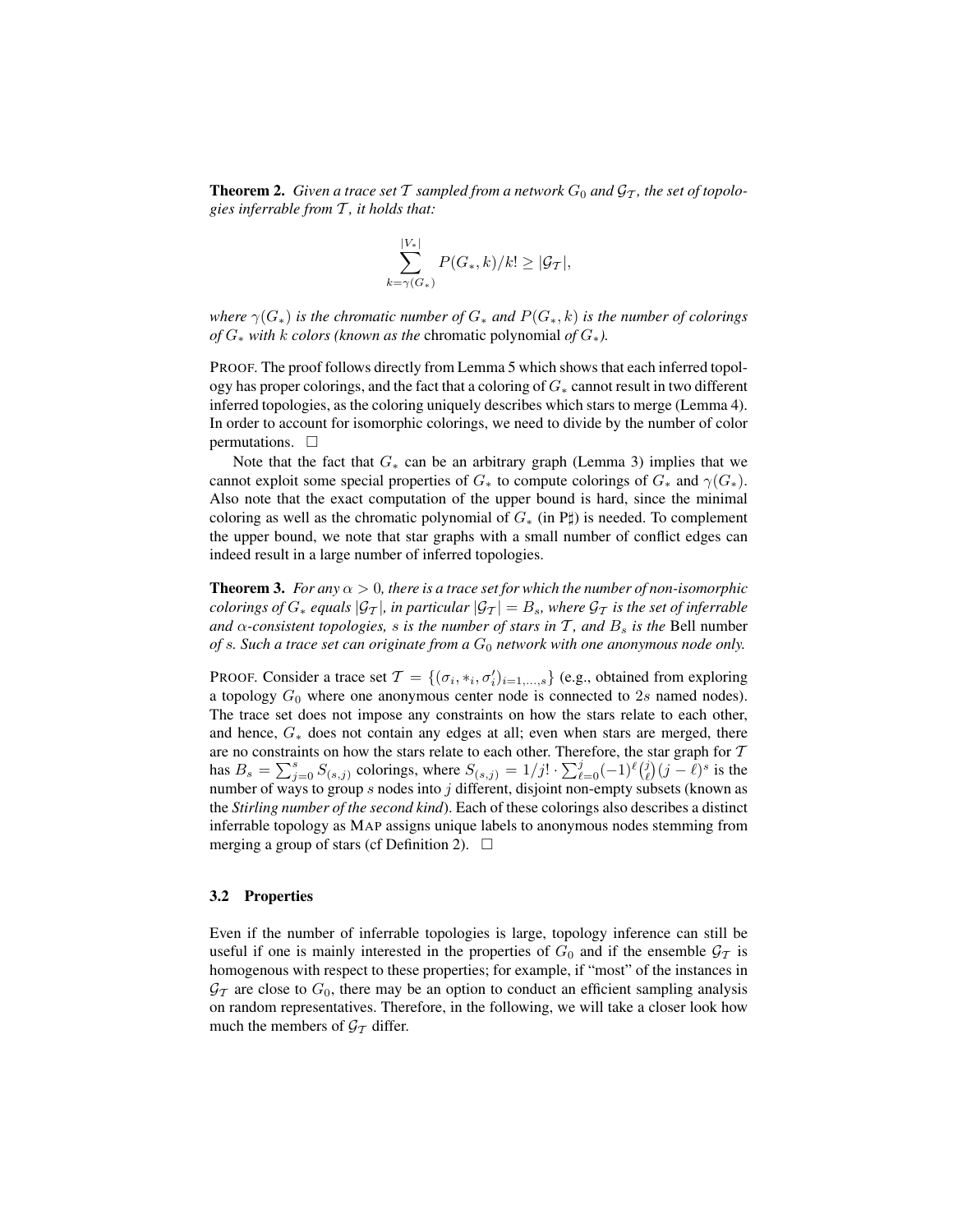Important metrics to characterize inferrable topologies are, for instance, the graph size, the diameter  $DIAM(\cdot)$ , the number of triangles  $C_3(\cdot)$  of G, and so on. In the following, let  $G_1 = (V_1, E_1), G_2 = (V_2, E_2) \in \mathcal{G}_{\mathcal{T}}$  be two arbitrary representatives of  $\mathcal{G}_{\mathcal{T}}.$ 

As one might expect, the graph size can be estimated quite well.

**Lemma 6.** *It holds that*  $|V_1| - |V_2| \leq s - \gamma(G_*) \leq s - 1$  *and*  $|V_1|/|V_2| \leq (n +$  $s)/(n + \gamma(G_*) \leq (2 + s)/3$ *. Moreover,*  $|E_1| - |E_2| \leq 2(s - \gamma(G_*))$  and  $|E_1|/|E_2| \leq$  $(\nu + 2s)/(\nu + 2) \leq s$ , where  $\nu$  denotes the number of edges between non-anonymous nodes. There are traces with inferrable topology  $G_1, G_2$  reaching these bounds.

Observe that inferrable topologies can also differ in the number of connected components. This implies that the shortest distance between two named nodes can differ arbitrarily between two representatives in  $\mathcal{G}_{\mathcal{T}}$ .

**Lemma 7.** Let  $\text{COMP}(G)$  denote the number of connected components of a topology G. Then,  $|COMP(G_1) - COMP(G_2)| \leq n/2$ . There are traces with inferrable topology  $G_1, G_2$  *reaching these bounds.* 

An important criterion for topology inference regards the distortion of shortest paths.

Definition 6 (Stretch). *The maximal ratio of the distance of two non-anonymous nodes in*  $G_0$  *and a connected topology*  $G$  *is called the stretch*  $\rho$ *:*  $\rho$  =  $\max_{u,v\in\mathcal{ID}(G_0)}\max\{d_{G_0}(u,v)/d_G(u,v),d_G(u,v)/d_{G_0}(u,v)\}.$ 

From Lemma 7 we already know that inferrable topologies can differ in the number of connected components, and hence, the distance and the stretch between nodes can be arbitrarily wrong. Hence, in the following, we will focus on connected graphs only. However, even if two nodes are connected, their distance can be much longer or shorter than in  $G_0$ .

Figure 2 gives an example. Both topologies are inferrable from the traces  $T_1 = (v, \ast, v_1, \dots, v_k, u)$  and  $T_2 = (w, \ast, w_1, \ldots, w_k, u)$ . One inferrable topology is the canonic graph  $G_C$  (Figure 2 *left*), whereas the other topology merges the two anonymous nodes (Figure 2 *right*). The distances between v and w are  $2(k + 2)$  and 2, respectively, implying a stretch of  $k + 2$ .



Lemma 8. *Let* u *and* v *be two arbitrary named nodes in the connected topologies*  $G_1$  *and*  $G_2$ *. Then, even for only two stars in the trace set, it holds for the stretch that*  $\rho \leq (N - \epsilon)$ 1)/2*. There are traces with inferrable topology* G1, G<sup>2</sup> *reaching these bounds.*

Fig. 2. Due to the lack of a trace between  $v$  and  $w$ , the stretch of an inferred topology can be large.

We now turn our attention to the diameter and the degree.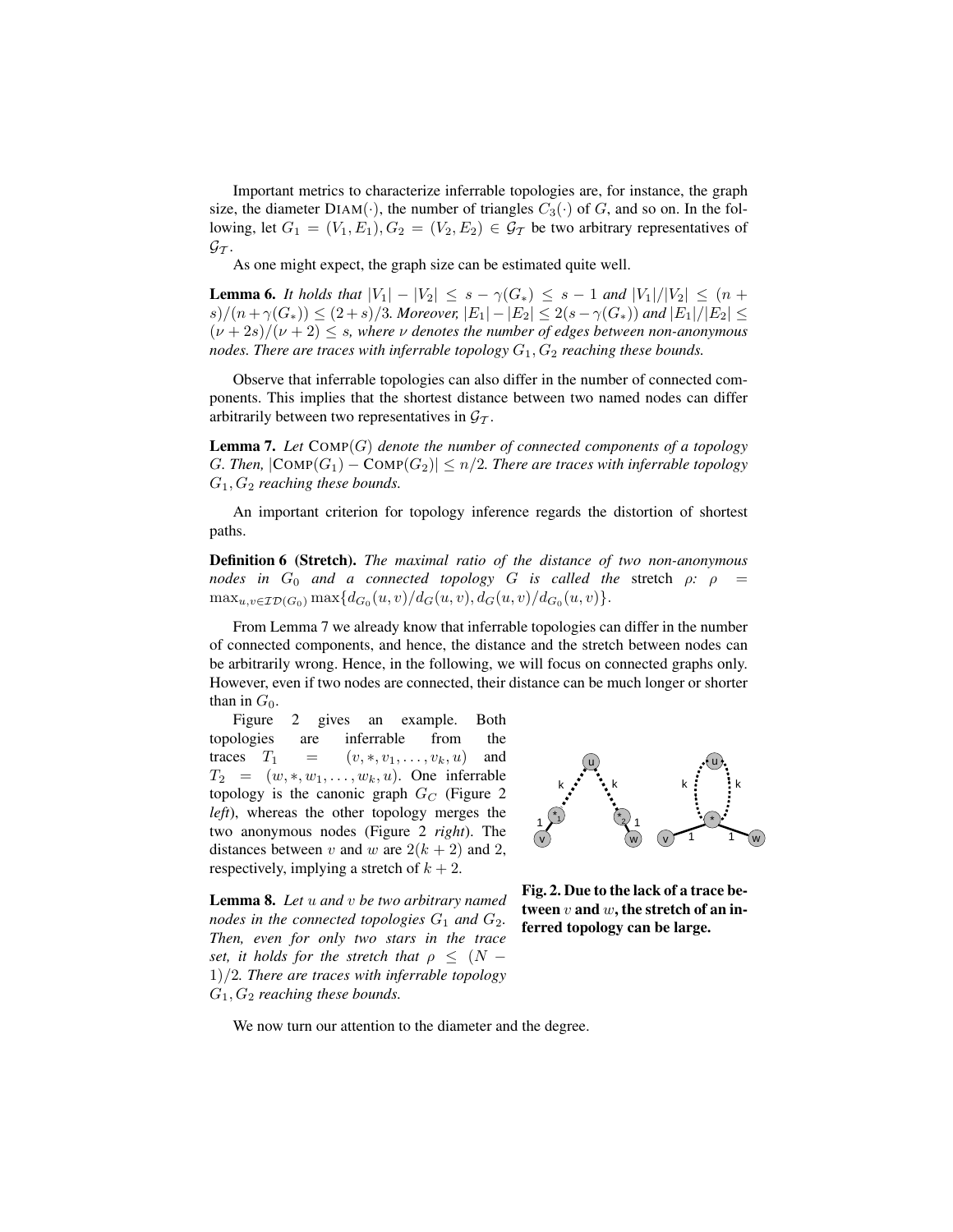**Lemma 9.** *For connected topologies*  $G_1, G_2$  *it holds that*  $DIAM(G_1) - DIAM(G_2) \leq$  $(s-1)/s \cdot \text{DIAM}(G_C) \leq (s-1)(N-1)/s$  and  $\text{DIAM}(G_1)/\text{DIAM}(G_2) \leq s$ , where DIAM *denotes the graph diameter and*  $DIAM(G_1) > DIAM(G_2)$ *. There are instances*  $G_1, G_2$  *that reach these bounds.* 

PROOF. *Upper bound:* As  $G_C$  does not merge any stars, it describes the network with the largest diameter. Let  $\pi$  be a longest path between two nodes u and v in  $G_C$ . In the extreme case,  $\pi$  is the only path determining the network diameter and  $\pi$  contains all star nodes. Then, the graph where all s stars are merged into one anonymous node has a minimal diameter of at least  $DIAM(G_C)/s$ .

*Example which meets the bound:* Consider the trace set  $\mathcal{T} = \{ (u_1, \ldots, *_1, \ldots, u_2),$  $(u_2, \ldots, *_2, \ldots, u_3), \ldots, (u_s, \ldots, *_s,$  $\dots, u_{s+1}$ } with x named nodes and star in the middle between  $u_i$  and  $u_{i+1}$  (assume x to be even, x does not include  $u_i$  and  $u_{i+1}$  ). It holds that  $DIAM(G_C) = s \cdot (x + 2)$  whereas in a graph G where all stars are merged,





DIAM(G) = x+2. There are  $n = s(x+1)$  non-anonymous nodes, so  $x = (n-s-1)/s$ . Figure 3 depicts an example.  $\Box$ 

**Lemma 10.** For the maximal node degree DEG, we have  $\text{DEG}(G_1) - \text{DEG}(G_2) \leq$  $2(s - \gamma(G_*))$  and  $\text{DEG}(G_1)/\text{DEG}(G_2) \leq s - \gamma(G_*) + 1$ . There are instances  $G_1, G_2$ *that reach these bounds.*

Another important topology measure that indicates how well meshed the network is, is the number of triangles.

**Lemma 11.** Let  $C_3(G)$  be the number of cycles of length 3 of the graph G. It *holds that*  $C_3(G_1) - C_3(G_2) \leq 2s(s-1)$ *, which can be reached. The relative error*  $C_3(G_1)/C_3(G_2)$  *can be arbitrarily large unless the number of links between non-anonymous nodes exceeds* n <sup>2</sup>/4 *in which case the ratio is upper bounded by*  $2s(s - 1) + 1.$ 

### 4 Full Exploration

So far, we assumed that the trace set T contains each node and link of  $G_0$  at least once. At first sight, this seems to be the best we can hope for. However, sometimes traces exploring the vicinity of anonymous nodes in different ways yields additional information that help to characterize  $\mathcal{G}_{\mathcal{T}}$  better.

This section introduces the concept of *fully explored networks*: T contains sufficiently many traces such that the distances between non-anonymous nodes can be estimated accurately.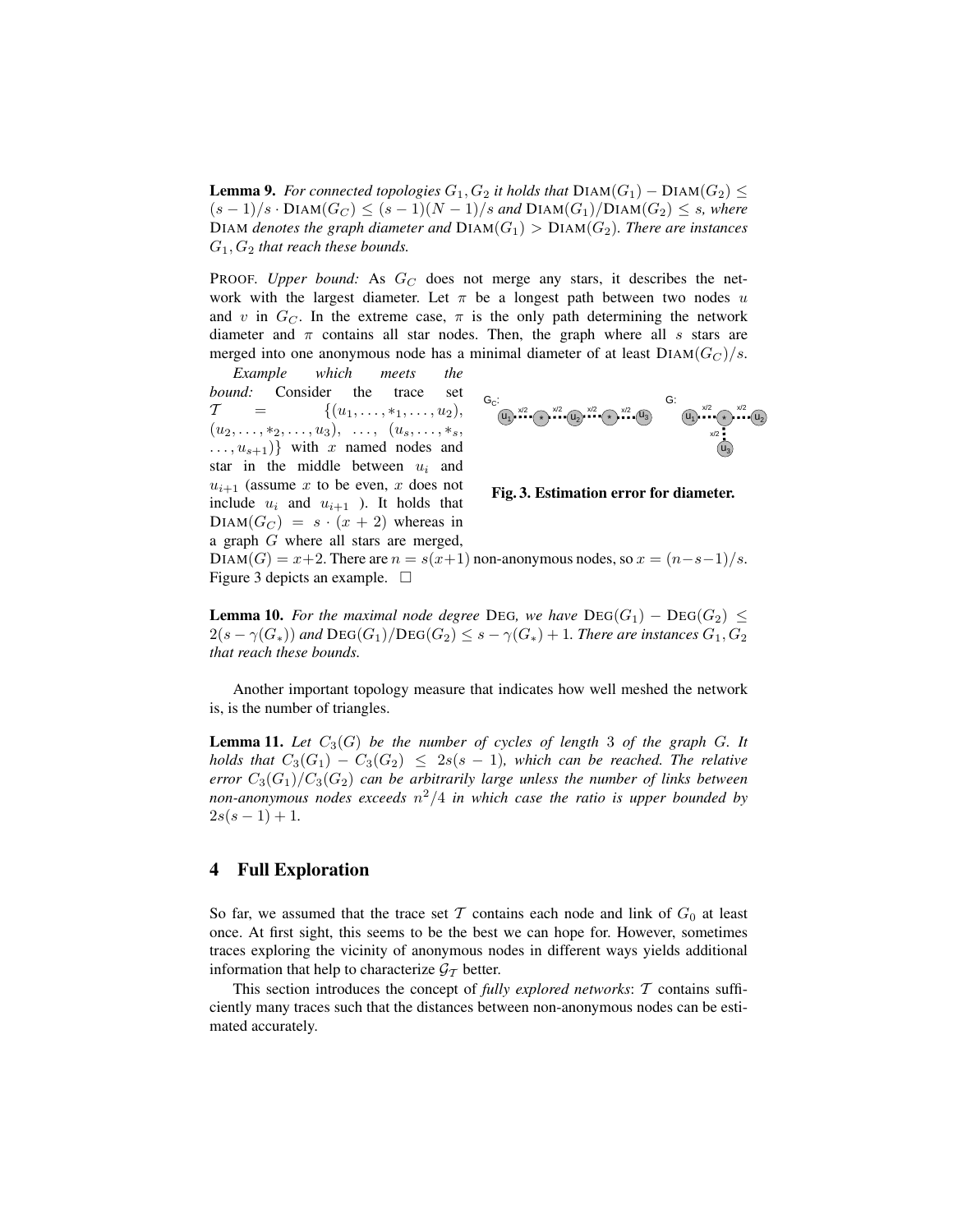**Definition 7** (Fully Explored Topologies). A topology  $G_0$  is fully explored by a trace *set*  $T$  *if it contains all nodes and links of*  $G_0$  *and for each pair*  $\{u, v\}$  *of non-anonymous nodes in the same component of*  $G_0$  *there exists a trace*  $T \in \mathcal{T}$  *containing both nodes*  $u \in T$  *and*  $v \in T$ *.* 

In some sense, a trace set for a fully explored network is the best we can hope for. Properties that cannot be inferred well under the fully explored topology model are infeasible to infer without additional assumptions on  $G_0$ . In this sense, this section provides upper bounds on what can be learned from topology inference, and accordingly, we will constrain ourselves to routing along shortest paths only ( $\alpha = 1$ ).

Let us again study the properties of the family of inferrable topologies fully explored by a trace set. Obviously, all the upper bounds from Section 3 are still valid for fully explored topologies. In the following, let  $G_1, G_2 \in \mathcal{G}_{\mathcal{T}}$  be arbitrary representatives of  $\mathcal{G}_{\mathcal{T}}$  for a fully explored trace set T. A direct consequence of the Definition 7 concerns the number of connected components and the stretch. (Recall that the stretch is defined with respect to named nodes only, and since  $\alpha = 1$ , a 1-consistent inferrable topology cannot include a shorter path between  $u$  and  $v$  than the one that must appear in a trace of  $\mathcal{T}$ .)

**Lemma 12.** It holds that  $\text{COMP}(G_1) = \text{COMP}(G_2)$  (=  $\text{COMP}(G_0)$ ) and the stretch *is 1.*

The proof for the claims of the following lemmata are analogous to our former proofs, as the main difference is the fact that there might be more conflicts, i.e., edges in  $G_*$ .

**Lemma 13.** *For fully explored networks it holds that*  $|V_1| - |V_2| \leq s - \gamma(G_*) \leq s - 1$ *and*  $|V_1|/|V_2| \le (n+s)/(n+\gamma(G_*)) \le (2+s)/3$ *. Moreover,*  $|E_1|-|E_2| \in 2(s-\gamma(G_*))$ *and*  $|E_1|/|E_2| \leq (\nu + 2s)/(\nu + 2) \leq s$ , where  $\nu$  *denotes the number of links between non-anonymous nodes. There are traces with inferrable topology*  $G_1$ ,  $G_2$  *reaching these bounds.*

**Lemma 14.** *For the maximal node degree, we have*  $\text{DEG}(G_1) - \text{DEG}(G_2) \leq 2(s \gamma(G_*)$ ) and  $\text{DEG}(G_1)/\text{DEG}(G_2) \leq s - \gamma(G_*) + 1$ . There are instances  $G_1, G_2$  that *reach these bounds.*

From Lemma 12 we know that fully explored scenarios yield a perfect stretch of one. However, regarding the diameter, the situation is different in the sense that distances between anonymous nodes play a role.

**Lemma 15.** For connected topologies  $G_1, G_2$  it holds that  $DIAM(G_1)/DIAM(G_2)$  < 2, where DIAM denotes the graph diameter and  $DIAM(G_1) > DIAM(G_2)$ . There are in*stances*  $G_1, G_2$  *that reach this bound. Moreover, there are instances with* DIAM( $G_1$ ) –  $DIAM(G_2) = s/2.$ 

The number of triangles with anonymous nodes can still not be estimated accurately in the fully explored scenario.

**Lemma 16.** *There exist graphs where*  $C_3(G_1) - C_3(G_2) = s(s-1)/2$ , and the relative *error*  $C_3(G_1)/C_3(G_2)$  *can be arbitrarily large.*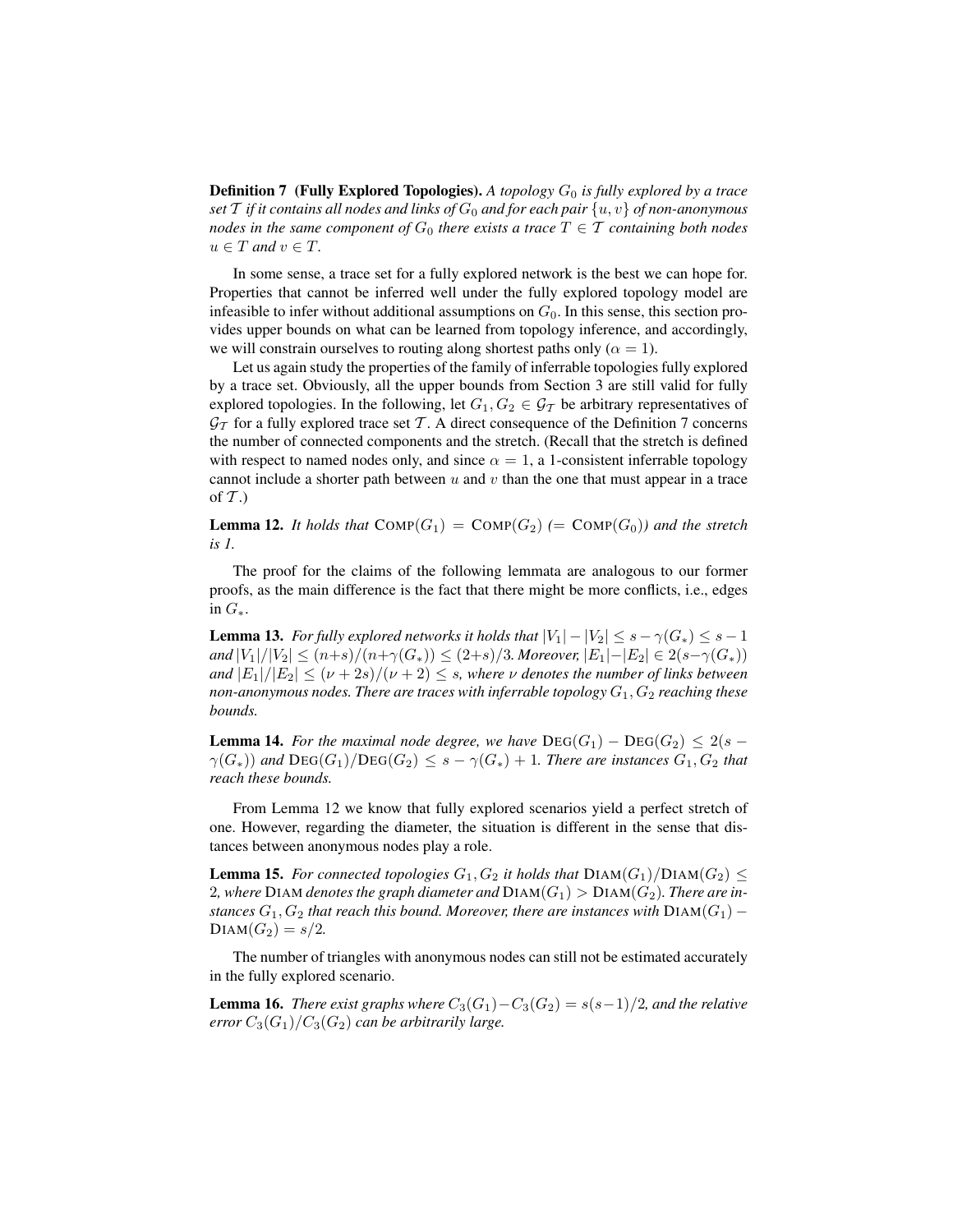| Property/Scenario         | Arbitrary                      |                                | Fully Explored ( $\alpha = 1$ ) |                                |
|---------------------------|--------------------------------|--------------------------------|---------------------------------|--------------------------------|
|                           | $G_1 - G_2$                    | $G_1/G_2$                      | $G_1 - G_2$                     | $G_1/G_2$                      |
| $#$ of nodes              | $\leq s - \gamma(G_*)$         | $\leq (n+s)/(n+\gamma(G_{*}))$ | $\leq s - \gamma(G_{*})$        | $\leq (n+s)/(n+\gamma(G_{*}))$ |
| $\#$ of links             | $\leq 2(s - \gamma(G_{\ast}))$ | $\leq (\nu + 2s)/(\nu + 2)$    | $\leq 2(s - \gamma(G_{\ast}))$  | $\leq (\nu + 2s)/(\nu + 2)$    |
| # of connected components | $\leq n/2$                     | $\leq n/2$                     | $= 0$                           | $=1$                           |
| Stretch                   |                                | $\leq (N-1)/2$                 |                                 | $=1$                           |
| Diameter                  | $(s-1)/s \cdot (N-1)$          | $\leq s$                       | $s/2$ ( $\P$ )                  |                                |
| Max. Deg.                 | $\leq 2(s - \gamma(G_{*}))$    | $\leq s - \gamma(G_*) + 1$     | $\leq 2(s - \gamma(G_{\ast}))$  | $\leq s - \gamma(G_*) + 1$     |
| Triangles                 | $\leq 2s(s-1)$                 | $\infty$                       | $\leq 2s(s-1)/2$                | $\infty$                       |

Fig. 4. Summary of our bounds on the properties of inferrable topologies.  $s$  denotes the number of stars in the traces, n is the number of named nodes,  $N = n + s$ , and  $\nu$  denotes for all properties for which we have tight or upper bounds. For the two entries matrix  $\mathbf{r}$ the number of links between named nodes. Note that trace sets meeting these bounds exist for all properties for which we have tight or upper bounds. For the entry marked with (¶), only "lower bounds" are derived, i.e., examples that yield at least the corresponding gap remains an open question. accuracy; as the upper bounds from the arbitrary scenario do not match, how to close the

#### 5 Conclusion more similar in nature. More important that is paper presented results for the third this paper presented results for the third theorem of the thing of the thing of the thing of the thing of the thing of the thing of the t

We understand our work as a first step to shed light onto the similarity of inferrable such approximate bounds would be helpful to decide whether additional measurements topologies based on most basic axioms and without any assumptions on power-law properties, i.e., in the worst case. Using our formal framework we show that the topolocharacterize topological properties of complex networks. To complement the general  $\mathcal{S}_{\text{S}}$  change to the superior  $\mathcal{S}_{\text{S}}$  are  $\mathcal{S}_{\text{S}}$  and  $\mathcal{S}_{\text{S}}$  for  $\mathcal{S}_{\text{S}}$  for initial discusses for initial discusses for initial discusses for  $\mathcal{S}_{\text{S}}$ sible scenario". As expected, we find that fully exploring traces allow us to determine several properties of the network more accurately; however, it also turns out that even in this scenario, other topological properties are inherently hard to compute. Our results gies for a given trace set may differ significantly. Thus, it is impossible to accurately analysis, we propose the notion of fully explored networks or trace sets, as a "best posare summarized in Figure 4.

Our work opens several directions for future research. So far we have only investigated fully explored networks with short path routing ( $\alpha = 1$ ), and a scenario with suboptimal routes still needs to be investigated. One may also study whether the minimal inferrable topologies considered in, e.g., [1, 2], are more similar in nature. More *micronicologies computing and Nego, [1,2]*, are importantly, while this paper presented results for the general worst-case, it would be interesting to devise algorithms that compute, for a *given trace set*, worst-case bounds for the properties under consideration. For example, such approximate bounds would be helpful to decide whether additional measurements are needed. Moreover, maybe such algorithms may even give advice on the locations at which such measurements would be most useful.

### Acknowledgments

Stefan Schmid would like to thank H. B. Acharya and Ingmar Poese for initial discussions in Calcutta and Berlin. We are also grateful to Steve Uhlig and Bernhard Ager for their comments and the literature pointers. A full version of this article including all proofs is available on ArXiv (ID: 1105.5236).